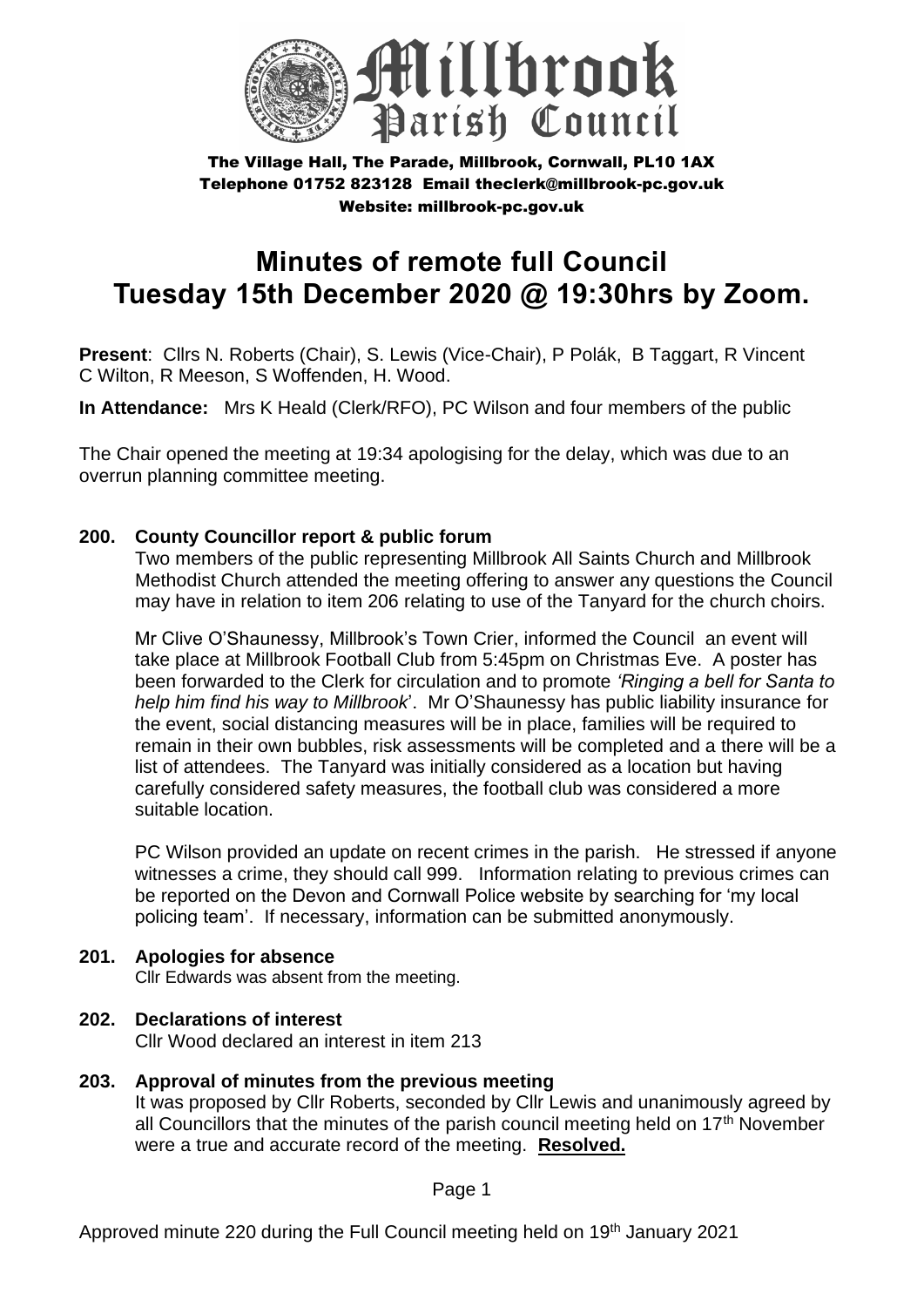

#### **204. Chair's announcements**

The Chair reported Cllr Don Wood has registered to represent the Council with the Devon and Cornwall Police [Councillor Advocate Scheme.](https://www.devonandcornwall-pcc.gov.uk/take-part/councillor-advocate-scheme/) The Clerk is also a point of contact.

The Chair thanked Cllr Wood and Cllr Lewis for checking the drains. She also expressed her thanks to all those who helped put up the Christmas tree and the lighting in the Tanyard.

**205. Clerk's report**  Noted

#### **206. Matters arising from the minutes of the previous meeting**

- 179a **Hedge planting in New Road** See minute 207
- 189 **Code of Conduct training** some Councillors have completed training. The most recent training session, schedule for 2nd December 2020 was cancelled by Cornwall Council. Further training will be available in the new year.

#### **207. To note the cost of routing of the Hedge Planting in New Road**

Following the delivery of 500 trees, renovation and site preparation work, on Friday  $27<sup>th</sup>$  November 2020, the appointed contractor alerted the Clerk that when digging the planting holes, he discovered tarmac. A site meeting was held between the contractor and Councillor Taggart. On 28<sup>th</sup> November, Cllr Taggart sent an email to all Councillors recommending, in order to plant the hedging plants (which had already purchased) before they deteriorate, the proposed line of hedging is relocated. A quotation had been received for £400 which covered the extra labour costs. On Monday 30<sup>th</sup> November 2020, following electronic consultation, with the majority of the Councillors confirming they were in support of Cllr Taggart's proposal, the Clerk advised the contractor to complete the works.

The Chair highlighted, prior to discovering the position of the tarmac, which would only have been noticed by someone with local knowledge, the plants had already been purchased. The additional costs covered the contractors' labour. **Noted.**

#### **208. To consider the request from Millbrook All Saints and Millbrook Methodist Churches for use of the Tanyard.**

*The Chair opened the meeting to allow representatives on behalf of the churches to speak.*

It was confirmed the churches' insurance was covered for Covid-19. There was a discussion regarding the use of electrics. The chair advised due to the Council's lighting being on a timer, they were unable to allow use of the Tanyard electrics. The organisers said they would approach the owner of Kernow Lounge, who had previously indicated he would be able assist with use of his electric supply. *The Chair resumed the Council meeting.*

It was proposed by Cllr Roberts, provided the organisers complete the necessary risk

Page 2

Approved minute 220 during the Full Council meeting held on 19<sup>th</sup> January 2021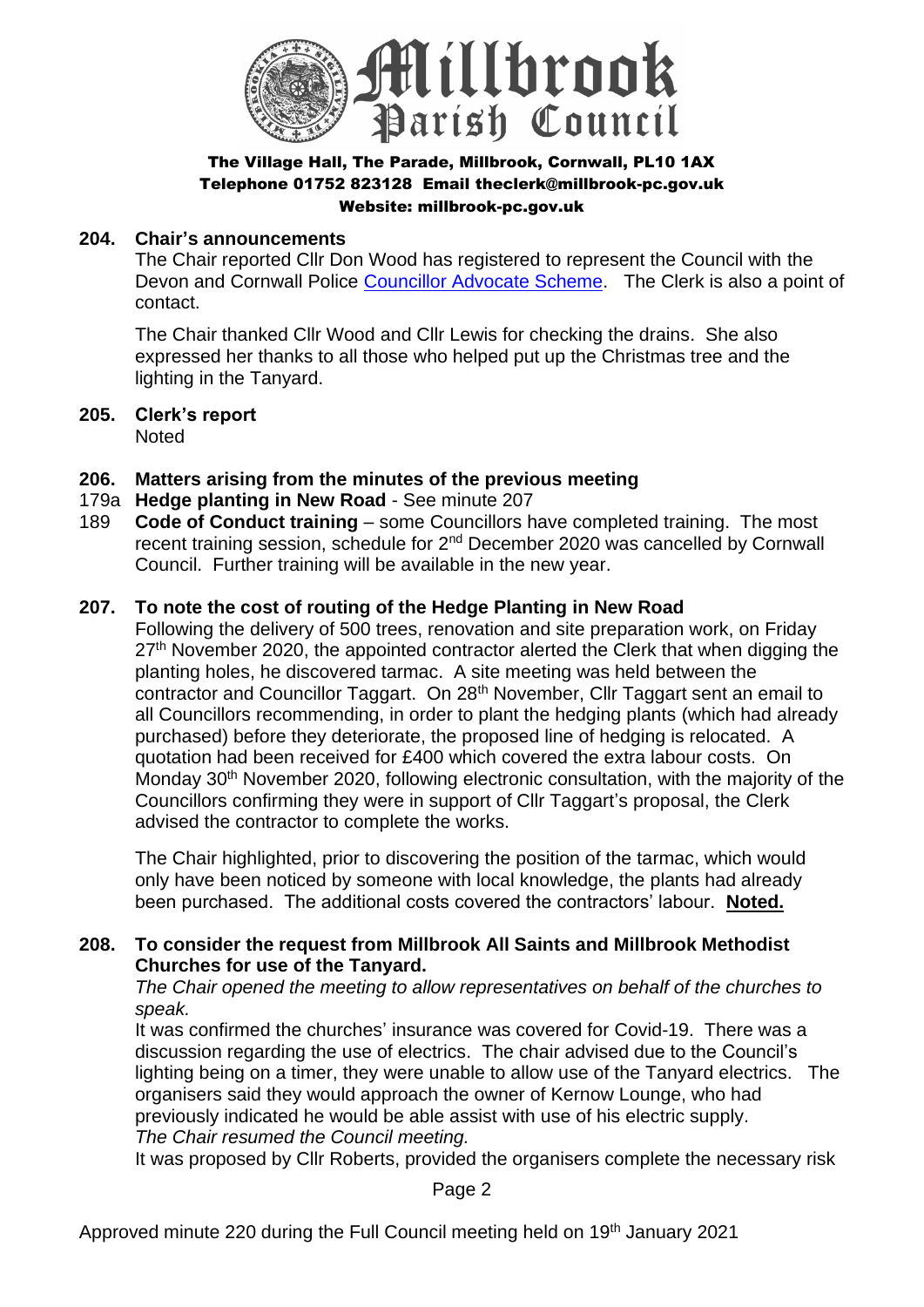

assessments and ensure they are complied with, and a copy of their current insurance policy is provided, the Council support this application. The motion was seconded by Cllr Wood and carried with a Councillor voting against the motion and another Councillor abstaining. **Resolved.**

#### **209. Review of the parish play park opening times, agree associated costs and to consider recommendations relating to tackling anti-social behaviour in the parish.**

The Clerk informed the Council she had investigated the possibility of locking the play park up at night and reopening it in the mornings. A text message had been sent to the parents of Millbrook Primary School asking for volunteer support. The Clerk reported the Council does not currently have the staffing capacity to carry out this role. Having carefully considered various options it was proposed by Cllr Roberts, seconded by Cllr Lewis and agreed by all Councillors that the Council does not progress locking the place park however other deterrents could be investigated. Cllr Wood volunteered to investigate the costs of providing solar lighting. **Resolved.**

### **210. To review the Council's Standing Orders and to consider recommended Amendments**

The Chair read the supporting document from the Clerk and agreed with the recommendation to remove *"and stand when speaking"* from Standing order 3i.

Cllr Roberts proposed Standing Order 31 remains as stated below. However, Councillors need to be aware, as detailed in recent correspondence from Sarah Mason, Cornwall Association of Local Councils, any electronic communication is a 'consultation' not a 'vote'. The motion was seconded by Cllr Wilton and unanimously agreed by all Councillors. **Resolved**.

*"Where no meeting of the Parish Council is scheduled within the necessary timescale to enable a decision concerning an urgent matter to be taken, Clerk may, in consultation with the Chair and Vice Chair, determine that matter, after seeking a majority verbal or electronic approval from the remainder of the Parish Council which includes financial payments. All decisions to be taken under this standing order, together with the reasons for the urgency which required a decision to be taken, shall be placed before the next Parish Council meeting in order that confirmation of the resolution can be minuted.* 

It was noted, the Clerk in consultation with the Chair and Vice Chair, has a budget of £500.00, in respect of Health & Safety (Minute 194, 17/11/2020). **Action**: Clerk to incorporate amendments within the Standing Orders.

#### **211. To review the Council's Finance Regulations and to consider recommended amendments**

Deferred. To be reviewed in January's meeting, with supporting information on office expenditure to be provided by the Clerk.

Page 3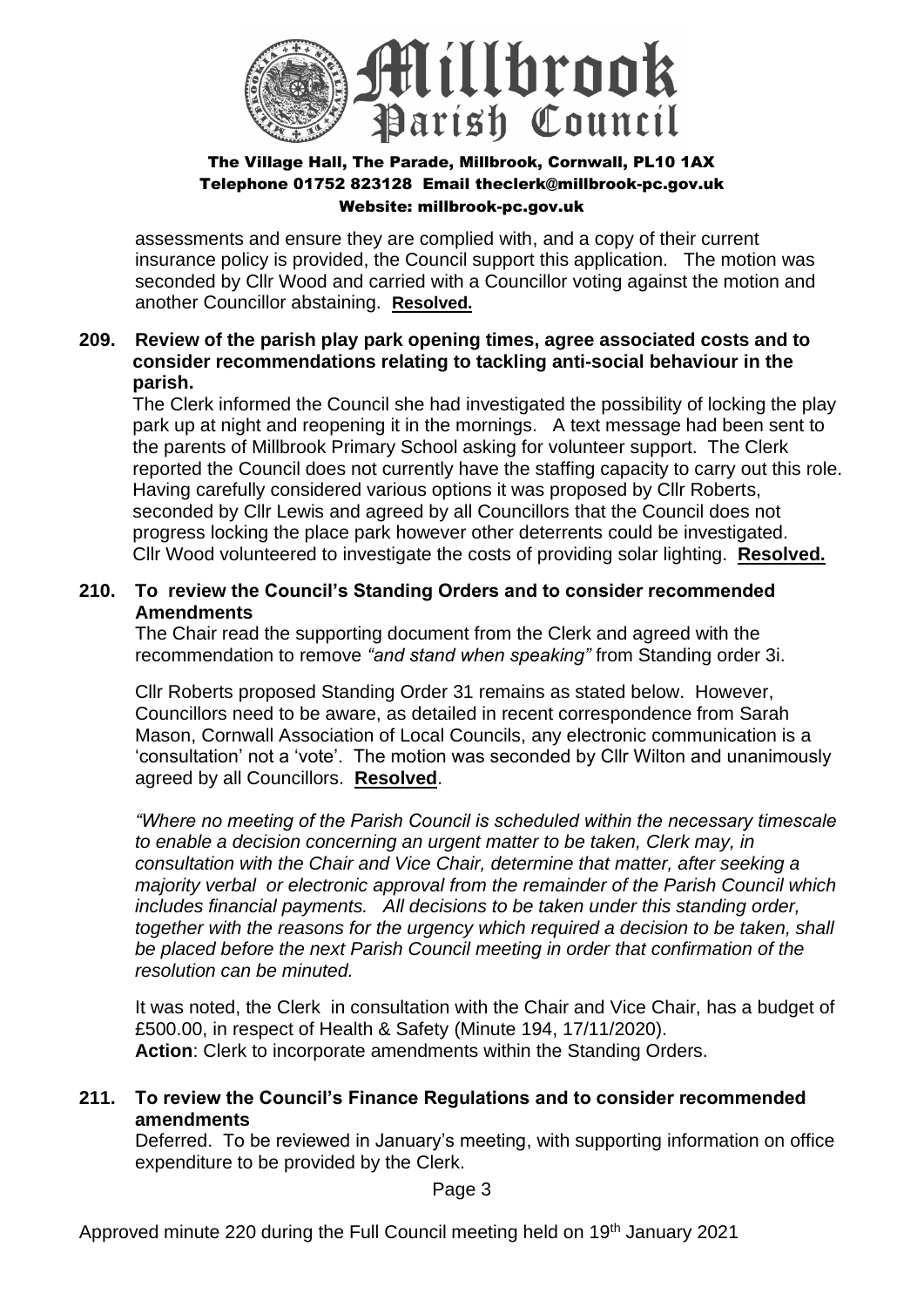

- **212. To note the correspondence from Cornwall Association of Local Council (CALC) and to consider the adoption a Scheme of Delegation policy**  Due to time limitations this item was deferred until January's meeting.
- **213. To approve the payments as circulated by the Clerk** *Due a payment for reimbursement of Christmas Lighting, for £54.99, Cllr Wood vacated the meeting.*

It was proposed by Cllr Roberts, seconded by Cllr Lewis and unanimously agreed by all Councillors present, that the payments circulated by the Clerk (see pages 5 and 6) were approved for payment. **Resolved.**

The Clerk highlighted that the Unity Trust funds are scheduled to be transferred on 21<sup>st</sup> December 2020. In order to make the payments sooner the Clerk requested, provided the Council is in agreement, one of the bank signatories telephones NatWest to complete a transfer covering the funds listed from NatWest Bank by Unity Trust. It was proposed by Cllr Roberts that £6,000 is transferred from NatWest bank to the new Unity Trust bank account. Cllr Woods seconded and agreed to complete the task. The motion was unanimously agreed by all Councillors. **Resolved**.

#### **214. Training and development**

- **a Code of conduct training** Details of future courses to be circulated next year.
- **b CALC Internal control training** Cllr Roberts is attending a course on 19<sup>th</sup> February 2021. Cllr Lewis expressed an interest in also attending this course.

#### **215. Correspondence and matters to note**

- Hawthorns development
- Anti-social behaviour in the parish
- Child safety in New Road \*
- Foamstream weed control
- South West Water Case 0008914355 (St Johns Road)
- Plug n Go / EV Charging

\* A resident had written direct to Cormac, regarding a request for pedestrian safety crossing in New Road in which a query was raised regarding the Council's statement that Cormac would veto this. Cllr Wilton raised that matter that the Highways Manager had advised a crossing in this area this would not a viable option. Cllr Wood, Roberts and Lewis confirmed they were present in the meeting when the Highways Manager made his comments. '*Slow children crossing'* signage had been offered.

#### **216**. **Date of next meeting**

19th January 2020

Approved minute 220 during the Full Council meeting held on 19<sup>th</sup> January 2021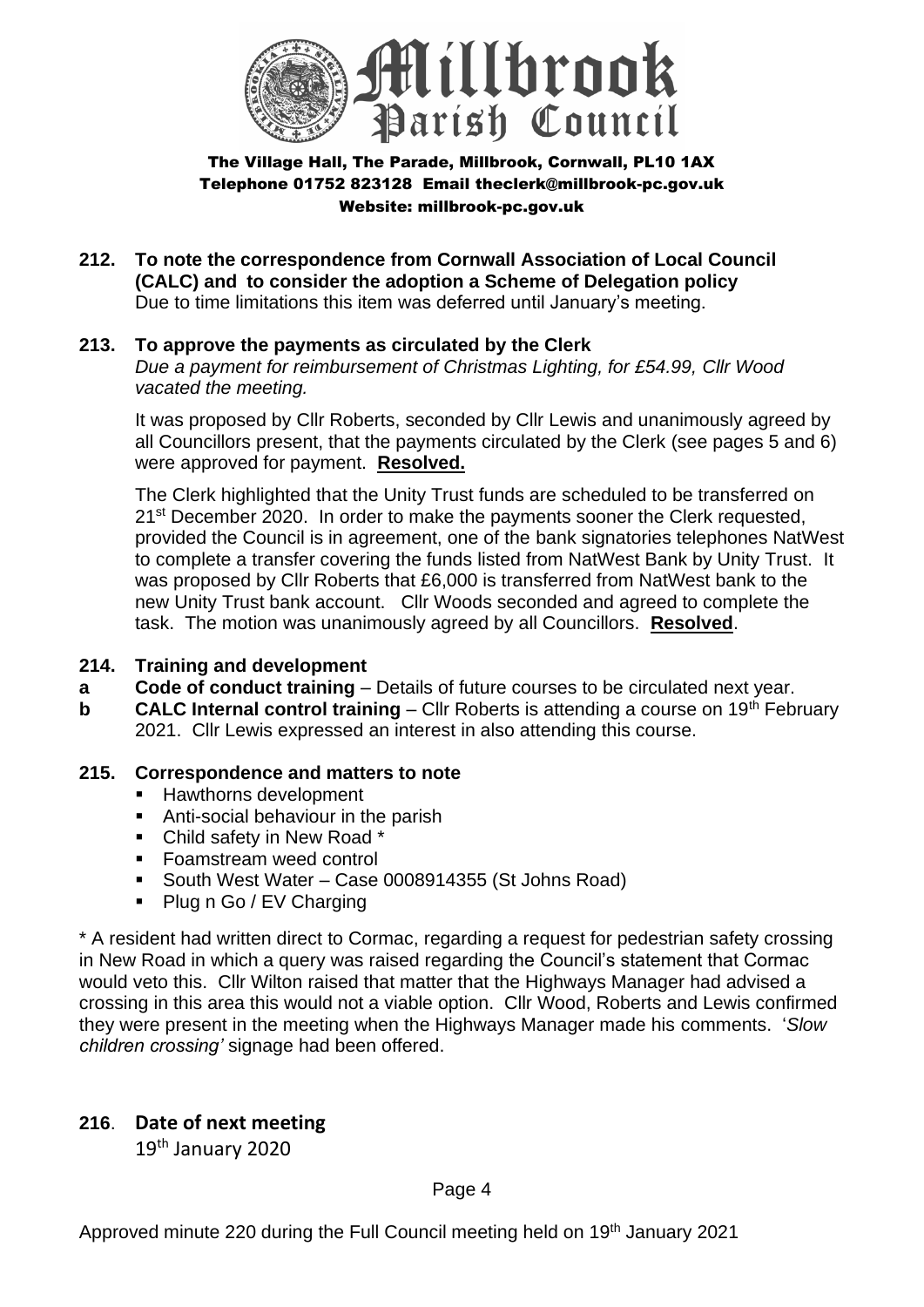## Appendix: Agenda item 213 – Parish Council meeting on 15<sup>th</sup> December 2020

#### **Payments made since the last meeting**

| <b>Date</b> | Payee          | <b>Details</b>              | <b>Gross</b> | <b>Tax</b> | <b>Net</b> | <b>Further information</b>               | <b>Method</b>  |
|-------------|----------------|-----------------------------|--------------|------------|------------|------------------------------------------|----------------|
| 19/11/2020  | The Peninsula  | Rame Christmas Hampers -    | 100.00       | 0.00       | 100.00     | Minute 192, PC meeting 17/11/2020        | Chq 380        |
|             | Trust          | Section 137 donation        |              |            |            |                                          |                |
| 25/11/2020  | Council staff  | November wages              | 1887.77      | n/a        | n/a        | Standing item                            | Chgs 377 & 378 |
| 25/11/2020  | <b>HMRC</b>    | <b>PAYE</b>                 | 599.32       | n/a        | n/a        | Standing item                            | Chg 379        |
| 26/11/2020  | Sustainable    | Seating in the Tanyard      | 333.25       | 55.54      | 277.71     | Minute 175b, PC meeting 20/10/2020       | Chq 381        |
|             | Furniture      |                             |              |            |            |                                          |                |
| 01/12/2020  | Cornwall       | Non domestic rates - public | 53.00        | 0.00       | 53.00      | Standing item                            | DD             |
|             | Council        | toilets                     |              |            |            |                                          |                |
| 01/12/2020  | <b>NEST</b>    | <b>Staff Pension</b>        | 285.52       | n/a        | 285.52     | Standing item                            | <b>DD</b>      |
| 03/12/2020  | Tartendown     | Christmas tree              | 144.00       | 24.00      | 120.00     | Minute 181, PC meeting 20/10/2020 - £200 | Chq 384        |
|             | <b>Nursery</b> |                             |              |            |            | budget (1)                               |                |
| 11/12/2020  | <b>Bulb</b>    | Public toilets electric     | 20.00        | 0.00       | 20.00      | Direct debit installment                 | <b>DD</b>      |

#### **Payments to note and for approval**

| <b>Date</b> | . .<br>Payee                             | <b>Details</b>                                   | <b>Gross</b> | Tax    | <b>Net</b> | <b>Further information</b>                   | <b>Method</b> | Approval<br>required |  |
|-------------|------------------------------------------|--------------------------------------------------|--------------|--------|------------|----------------------------------------------|---------------|----------------------|--|
| 12/11/2020  | Screwfix                                 | Materials - open spaces                          | 62.97        | 10.49  | 52.48      | Minute 179b & 179c, PC meeting<br>20/10/2020 | Outstanding   | Yes<br>(1)           |  |
| 12/11/2020  | Screwfix                                 | Materials - open spaces                          | 144.81       | 24.14  | 120.67     | Minute 179b & 179c, PC meeting<br>20/10/2020 | Outstanding   | Yes<br>(1)           |  |
| 23/11/2020  | Seadog IT                                | Website design                                   | 795.50       | 0.00   | 795.5      | Minute 142b, PC meeting 18/08/2020           | Outstanding   | Yes<br>(2)           |  |
| 01/12/2020  | Seadog IT                                | Managed website hosting &<br>routine maintenance | 25.00        | 0.00   | 25.00      | Minute 150, PC meeting 18/09/2020            | Outstanding   |                      |  |
| 01/12/2020  | Dale Blackler                            | Repairs to the gate by the<br>playing field      | 270.00       | 0.00   | 270.00     | Minute 141, PC meeting 18/09/2020            | Outstanding   | (3)<br>Yes           |  |
| 01/12/2020  | <b>SLCC</b>                              | Clerk's membership<br>subscription               | 234.00       | 0.00   | 234.00     | Training policy & contractual agreement      | Outstanding   |                      |  |
| 02/12/2020  | <b>Premier Forest</b><br>Products        | Materials - open spaces<br>(Duchy Timber)        | 348.00       | 58.00  | 290.00     | Minute 179b & 179c, PC meeting<br>20/10/2020 | Outstanding   | (1)<br>Yes           |  |
| 03/12/2020  | Seadog IT                                | Logo & branding design                           | 157.50       | 0.00   | 157.50     | Minute 195, PC meeting 17/11/2020            | Outstanding   |                      |  |
| 04/12/2020  | Screwfix                                 | Materials - open spaces                          | 318.29       | 53.04  | 265.25     | Minute 196a & 196b, PC meeting<br>17/11/2020 | Outstanding   | Yes<br>(1)           |  |
| 05/12/2020  | <b>Premier Forest</b><br><b>Products</b> | Materials - open spaces<br>(Duchy Timber)        | 624.90       | 104.15 | 520.75     | Minute 196a & 196b, PC meeting<br>17/11/2020 | Outstanding   | Yes<br>(1)           |  |